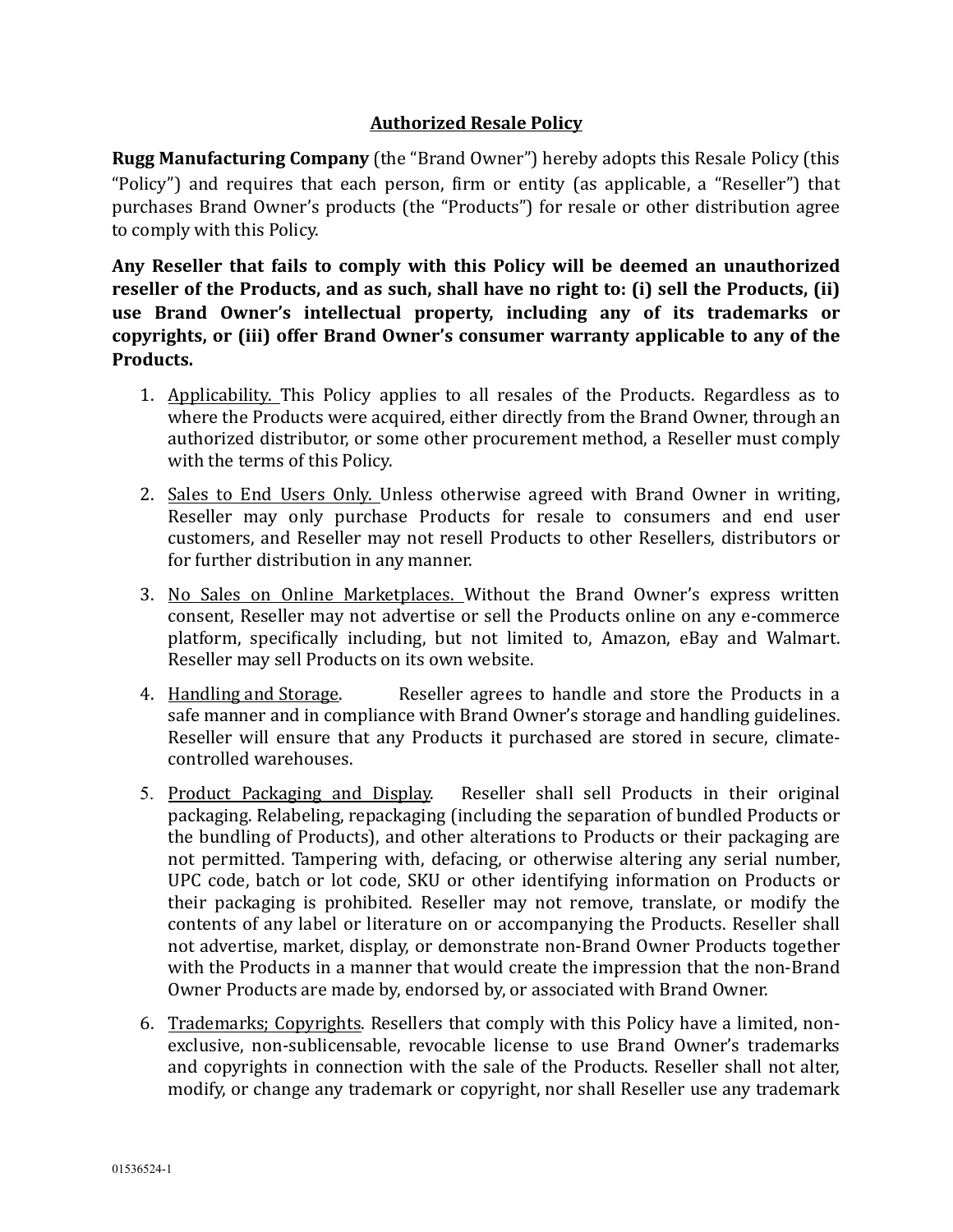or copyright other than for the promotion and sale of the Products, nor shall Reseller use any trademark or copyright in any manner that negatively impacts such trademark or copyright or the Brand Owner. Failure to comply with the Policy will result in the automatic revocation of the license granted herein and a total forfeiture of the rights granted herein. Brand Owner reserves the right to revoke this license at any time for any or no reason.

- 7. Locations / Reporting. Beseller agrees to track the Products it purchases and to store all such Products at locations in compliance with this Policy. At Brand Owner's request, Reseller will provide Brand Owner with (a) a list of all storage locations utilized by Reseller, (b) an inventory of Products maintained at each such storage location, and (c) physical access for Brand Owner to perform an inventory to confirm the amounts and locations of Products at Reseller's stated locations.
- 8. Product Inspection. Promptly upon receipt of the Products, Reseller agrees to inspect the Products for damage, defects, evidence of tampering, or other nonconformances (a "Defect"). If any Defect is identified, Reseller must not offer the Product for sale and must promptly report the Defect to Brand Owner.
- 9. Recall and Consumer Safety. To ensure the safety and well-being of the end users of the Products, Reseller agrees to cooperate with Brand Owner with respect to any Product recall or other consumer safety information dissemination efforts.
- 10. Customer Service. Reseller will maintain customer service phone and email response functions to handle customer complaints, returns and other customer service functions. At Brand Owner's request, Reseller will provide any reports or other information related to such customer services.
- 11. Product Loss and Theft. If any significant quantity of Products purchased by Reseller are lost or stolen, Reseller will promptly report such event to Brand Owner.
- 12. Report Unauthorized Resellers. If Reseller has information or reasonably suspects that any person is purchasing and reselling or distributing Products in a manner not authorized by Brand Owner or in violation of this Policy, Reseller must promptly notify Brand Owner.
- 13. Support of Manufacturer's Warranty. The Reseller may extend to any proper purchaser of the Products the original manufacturer's warranty in accordance with its terms. Reseller may not modify or alter the original manufacturer's warranty, represent or characterize the original manufacturer's warranty in any misleading manner, or extend its own warranty with respect to the Products. Failure to comply with this Policy will result in the total forfeiture of Reseller's right to offer Brand Owner's consumer warranty.
- 14. Other Information, Documents and Reports. Reseller must provide Brand Owner with any supplemental information, documents and reports that Brand Owner may request in order to validate Reseller's compliance with this Policy and to support Brand Owner's warranty support and customer support obligations and initiatives.